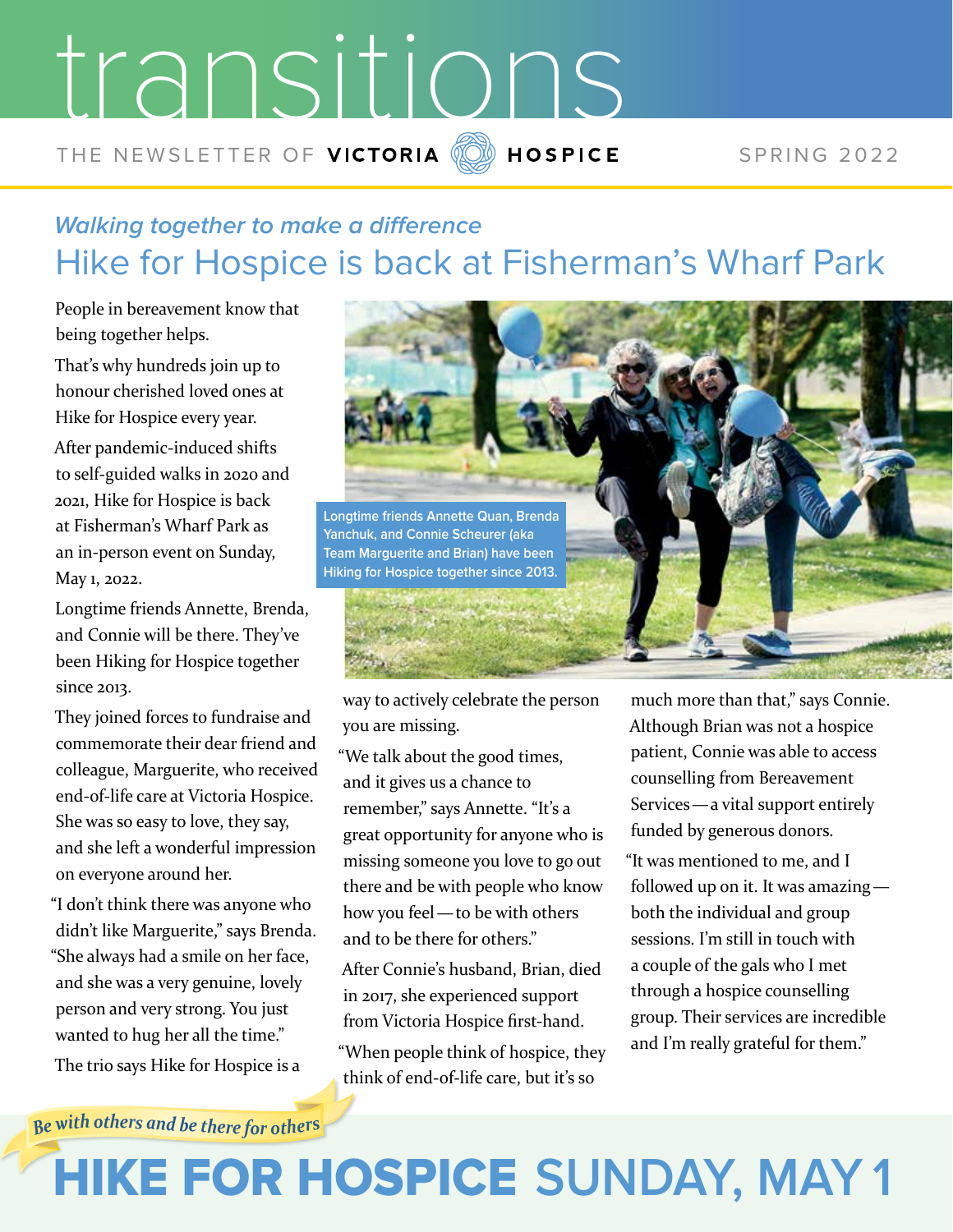#### **It takes a village** Celebrating community fundraisers

In this issue of Transitions, we're pleased to highlight some of the people who support Victoria Hospice in their own unique way.

People who have experienced Victoria Hospice programs and services want to ensure others receive compassionate care and support when they need it. By hosting community events or participating in Victoria Hospice signature events, they ensure comfort care, advanced pain and symptom management, and expert psychosocial support are available to everyone.

Hosting or participating in events can also be a meaningful and rewarding way to honour the memory of a loved one or to celebrate caregivers who have enhanced your life or a loved one's endof-life journey.

We're so grateful to everyone who has taken the time to participate in fundraising events. From the organizers of long-running golf tournaments and local business sponsors to families and individuals whose efforts and dedication keep us going: We salute you! Thank you for all your support.

We're here to help if you're interested in hosting an event in your community. Whether you'd like to host a bake sale, organize a neighbourhood garage sale, or launch a multi-day sports tournament, we can support you to ensure your event is a success.

Connect with us if you'd like to learn more or to get involved as a volunteer for one of our signature events, like Hike for Hospice or the Teeny Tiny



Berwick Royal Oak community members raised \$1,537 for Victoria Hospice from their Christmas Craft Fair. They included goodies for the staff when they dropped off their generous donation!

Garden Tour. Reach out anytime: info@ victoriahospice.org or 250-519-1744.



### Hike for Hospice registration is open!

Lace up your walking shoes to support patients and families in the Victoria Hospice circle of care!

Join Annette, Brenda, and Connie (aka Team Marguerite & Brian) and others for a 3.5 km scenic walk starting and ending at Fisherman's Wharf Park.

The event includes food, fun, and friendly competition for awards for the top team and individual fundraisers, and for the Workplace and Service Club Challenge. Fourlegged walkers can compete for the

Hike for Hospice is a way to actively celebrate someone you're missing while raising critical funds for Victoria Hospice programs and services.

coveted Pawsitive Spirit and the Best-dressed Dog Awards.

Check-in and entertainment begin at 9 am and the walk gets underway at 10 am.

Although the Dallas Road route is accessible for people comfortable walking 3.5 km among groups of people, some participants may choose to **Hike on Your Site**, for any distance, whether at a park, condo building, retirement residence, or anywhere else that suits you!

More info at **victoriahospice.org/ events**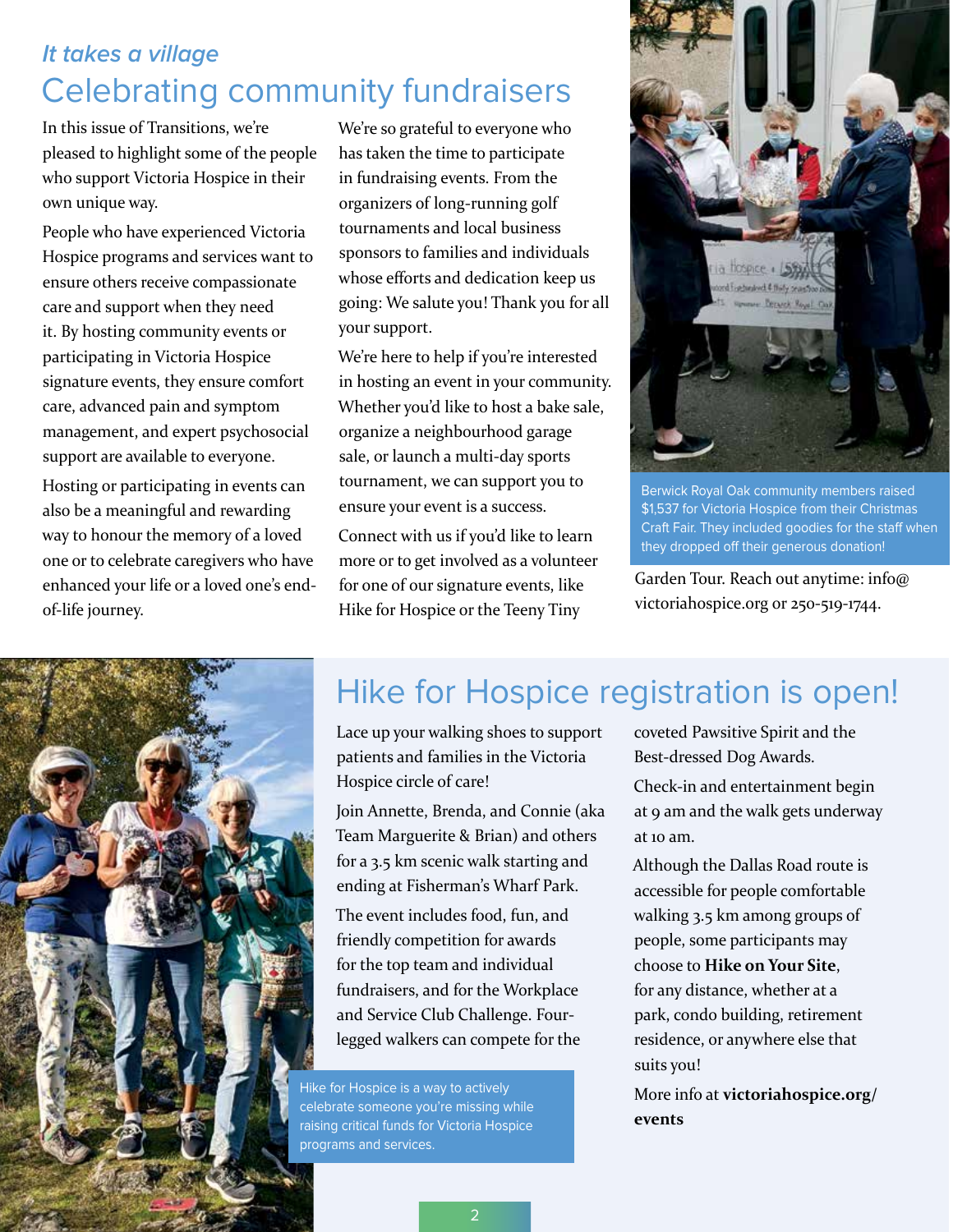#### Honouring final wishes in a celebration of life and love

There are few higher expressions of love than honouring someone's final wishes.

Ashlee Elder knew her husband, Jason, wanted his celebration of life to support a cause close to both of their hearts, so she pulled out all the stops to do it.

Although she needed to wait for nearly two years before pandemic restrictions eased enough to gather friends and family, Ashlee raised more than \$3,000 for Victoria Hospice through a silent auction she established as part of Jason's celebration of life.

Jason also made his most important wish clear from the start: he wanted to stay at home and die at home.

The palliative and end-of-life care Jason received made that wish possible, says Ashlee.

"The entire team of social workers, nurses, and doctors really understood just what was needed, she says.

"It was good to have the team present with their holistic approach. They were also just very kind. They made all the difference to be able to keep Jason at home. I'm still in awe of the experience and what the team gave to us."

Friends who were frequent visitors to Ashlee and Jason's home also felt the support of the palliative team who took the time to connect and to explain the changes in Jason's condition as the disease progressed.

"It was great to have someone there—other than me—who could explain things to everyone," she says. "They looked out for all of us."

Raising funds to help ensure others

receive the same kind of support added to the meaningful gathering Ashlee and her family and friends were able to hold in November before new pandemic restrictions were introduced. The silent auction included

something for everyone, Ashlee says, from clothing to glass art

to golf.

"At one point during the gathering, I looked around and thought, 'This is



Ashlee and Jason Elder

exactly it. This is what was supposed to happen, with everyone laughing, drinking, eating good food, telling stories—and raising money as well."

#### **In memoriam:** Heather Wheeler

Victoria Hospice joins with the family and friends of Heather Wheeler to mourn her death on Jan. 10, 2022. Heather owned and operated The Avenue Gallery in Oak Bay village, and she was a longtime and cherished member of the Victoria Hospice community.

Heather always found creative and generous ways to support compassionate end-of-life care at Victoria Hospice. The gallery's *All* 



*that Glitters* and *A Little Something*… events raised funds for hospice year after year.

Heather also provided steadfast support for the Teeny Tiny Garden Tour, sponsoring gardens, providing reception space at the gallery for garden tour events, and providing a matching donation for the virtual garden tour in 2020.

"Heather brought such a beautiful spirit of generosity and community connection to her support for hospice," says Wendy Innes, Interim Director of Development. "We are heartbroken for her family and friends, and we extend our heartfelt condolences."

In a beautiful obituary, Heather's husband, Larry Wheeler, said he and the gallery staff will continue Heather's work of representing some of Canada's most talented artists. She will be greatly missed.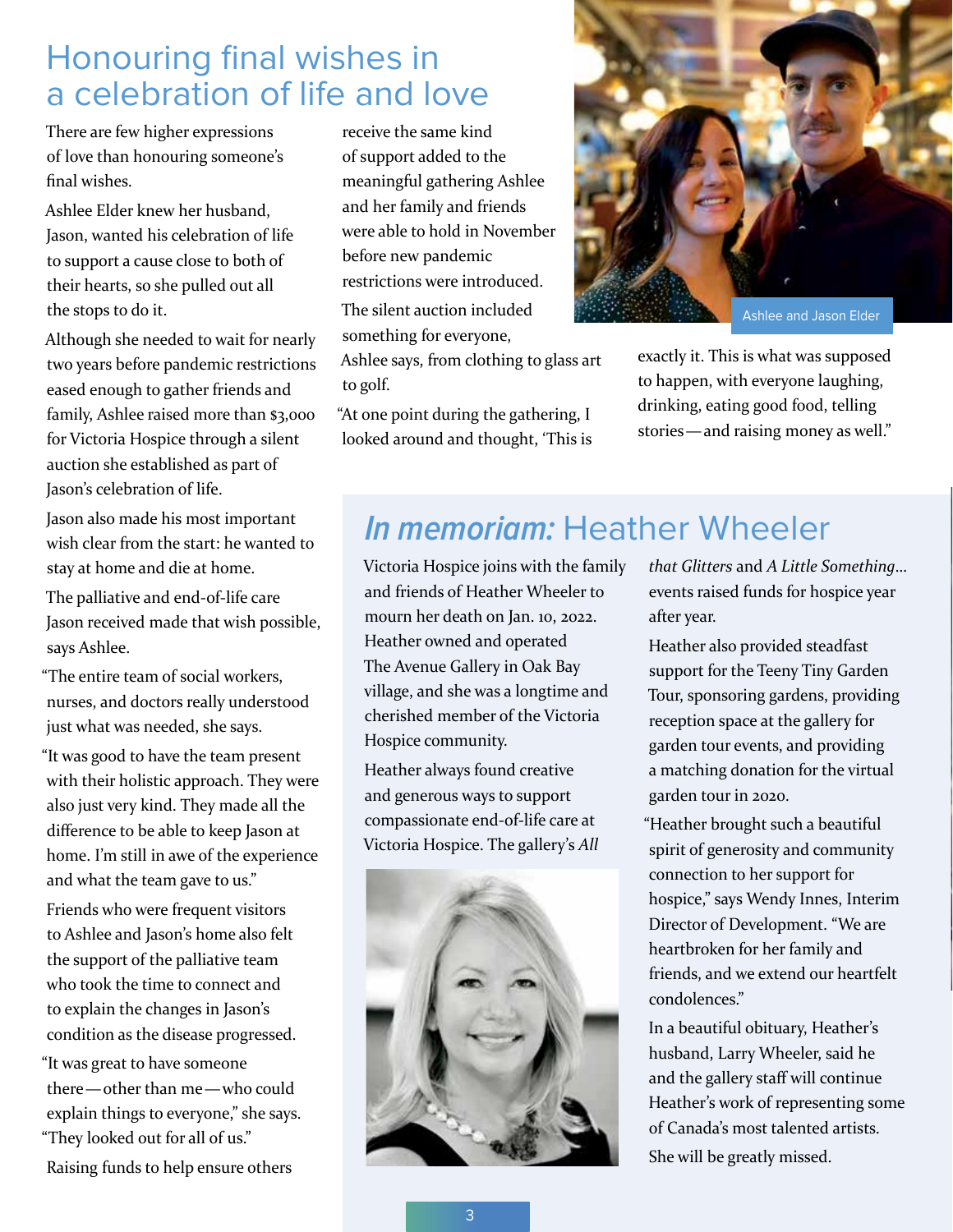#### **Rallying community support** A legacy of caring inspires daughter

Growing up in Sooke, Zoe Clint remembers her hard-working mom as a tireless advocate. "She believed in the value of counselling, and she always fought for me and my brothers," says Zoe.

In 2014 when her mom, Cindy, was nearing the end of her life, Zoe leapt into action, harnessing Cindy's example of caregiving and advocacy. She called on the Victoria Hospice Palliative Response Team to help her care for her mom in the comfort of her home. But it wasn't just



Zoe's love for her parents and her gratitude for the Victoria Hospice care teams inspired her to give back.

Above, Zoe's mother Cindy Hannah and at right, her father Bill Clint

the clinical expertise and medical equipment that helped to alleviate her pain and suffering.

"I said to my mom—let's use Hospice's counselling services, too," says Zoe. Her mom, who jokingly referred to Zoe as "Boss Lady" by this stage, agreed. Cindy received regular check-ins with a counsellor and, following her mom's death, Zoe continued to receive support from Hospice with practical matters such as funeral arrangements and bereavement counselling.

Just a year later, Zoe relied on Hospice once again when her father, Bill, spent his last few days on the Inpatient Unit. "Dad was wonderful," Zoe recalls. "He was pretty much a hippy—a regular busker at the Combes Country Market."

Years later, Zoe still reflects on her family's Hospice experience with fondness and gratitude. "Victoria Hospice helped me be able to love them very thoroughly, and not have to worry as much," she told Saanich News. "They were the gift I didn't expect."

In December 2021, Zoe decided to give back by hosting a bottle drive for Victoria Hospice. She collected \$500! Unbeknownst to her, another group collected funds the next day. "When I called The Bottle Depot to close out the account, they said the total funds raised were more than \$2,000."

"I didn't realize how many lives Victoria Hospice has touched," she said "I was really impressed that in the same weekend we were able to gather so much to help them. It just blows my mind."

#### **Did you know?**

You can donate your refund to Victoria Hospice when you take your empties to any Bottle Depot location.

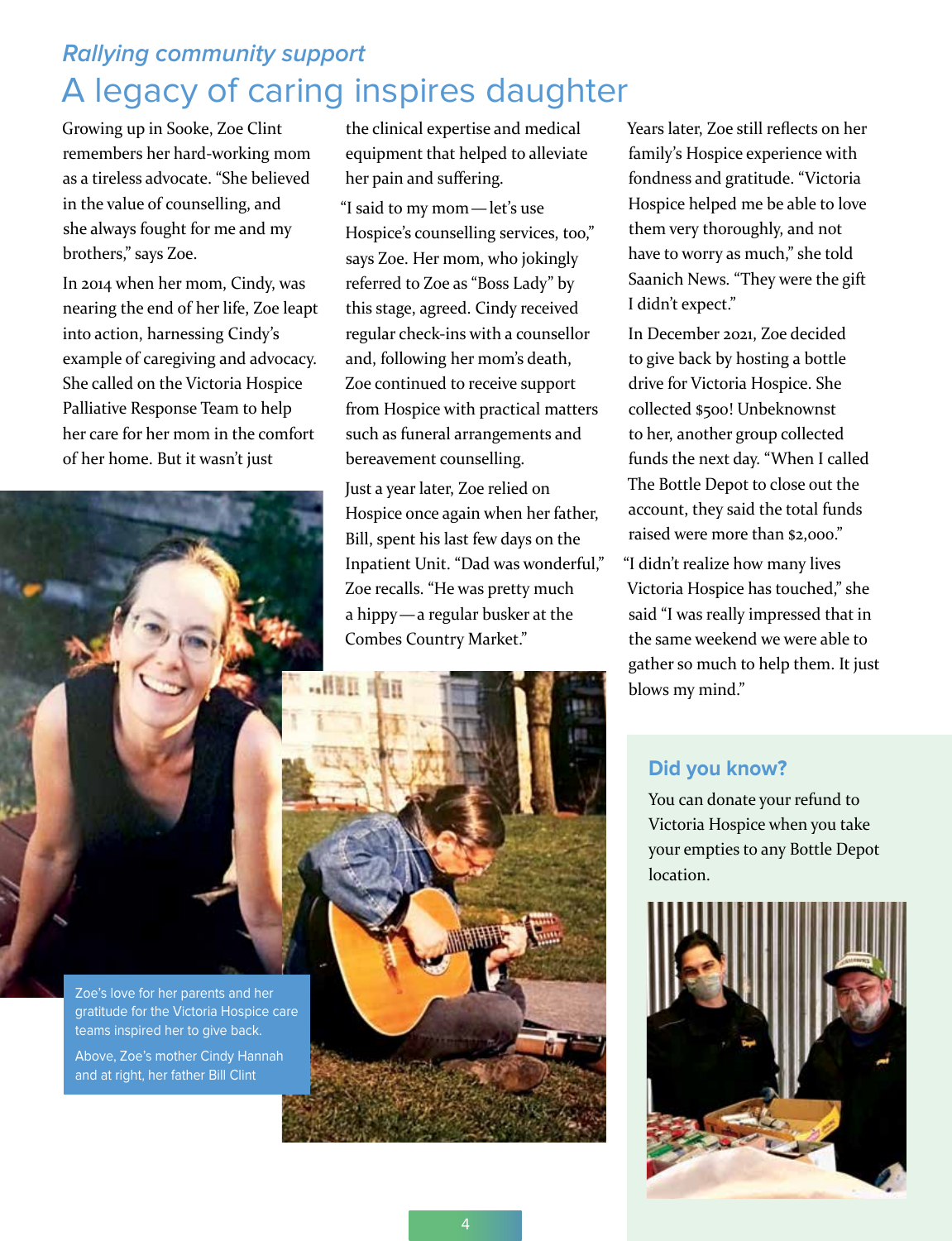



#### **Save the date** Teeny Tiny Garden Tour returns June 12

We're so pleased to announce the return of the Teeny Tiny Garden Tour, in-person on Sunday, June 12!

Meet the green-thumbed hosts of a dozen delightful and inspiring backyard gardens in three neighbourhoods across the Capital Region. Ticket holders will receive a map, brochure with garden descriptions, and a chance to win a wonderful door prize or to pick up a few keepsakes on sale along the way.

We're delighted to feature one very special site as a virtual tour this year. You can view Diane Allen's glorious Cordova Bay gardens with water vistas, compelling colours and textures, and whimsical surprises from the comfort of your favourite armchair-gardening spot.

> Tickets are \$25 and go on sale May 5 at select locations around town. Watch our website for more details!







 $\rightarrow$ 

ST2022

#### **Your Donation Makes a Difference**

 $\Box$  YES! I will join the Hospice Hearts Monthly Giving Club!

My **monthly donation** will be:  $\Box$  \$5  $\Box$  \$10  $\Box$  \$25  $\Box$  \$50  $\Box$  \$100  $\Box$  Other . . . . . . . . .

 $□$  My **one-time donation** will be:  $□$  \$50  $□$  \$100  $□$  \$250  $□$  \$500  $□$  \$1000  $□$  Other . . . . . . . .

|                                         |                                                 | Credit card type: $\Box$ VISA $\Box$ MasterCard $\Box$ AmEx                                                    |
|-----------------------------------------|-------------------------------------------------|----------------------------------------------------------------------------------------------------------------|
|                                         |                                                 | $Card # \dots \dots \dots \dots \dots \dots \dots \dots \dots \dots \dots \dots \dots \dots \dots \dots \dots$ |
|                                         |                                                 | Expiry date: $\_\_$ / $\_\_$                                                                                   |
|                                         |                                                 | My donation is $\Box$ in memory $\Box$ in honour of                                                            |
|                                         |                                                 |                                                                                                                |
|                                         |                                                 | Please send an acknowledgement letter to                                                                       |
| $\Box$ Please send me Victoria Hospice  | $\Box$ I would like to find out more            |                                                                                                                |
| Connections e-newsletters.              | about including Victoria<br>Hospice in my will. |                                                                                                                |
| $\Box$ I have included Victoria Hospice |                                                 |                                                                                                                |
| in my will.                             | $\Box$ I wish to remain anonymous.              |                                                                                                                |

5